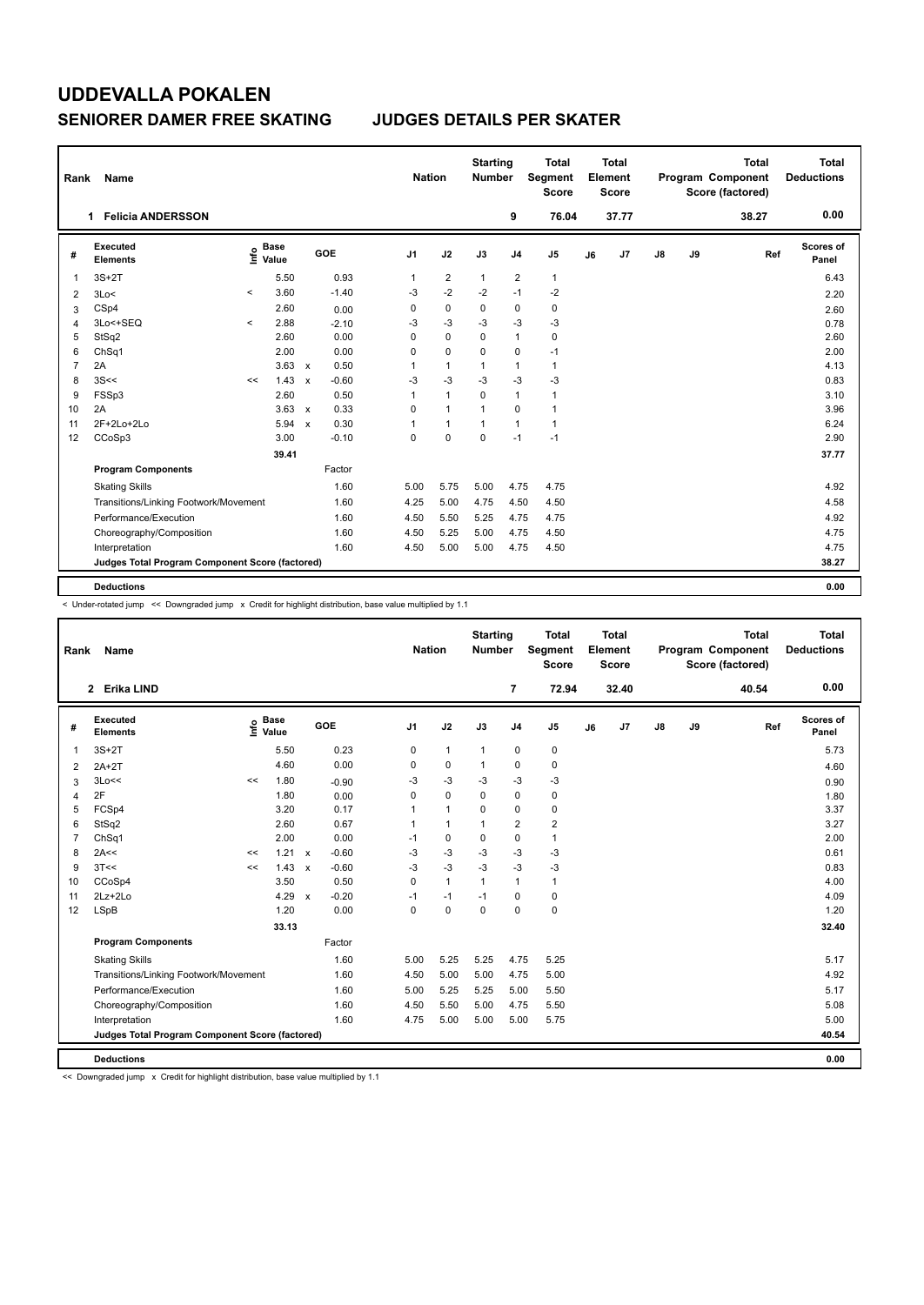| Rank | Name                                            |      |                      |              |         |                | <b>Nation</b>        | <b>Starting</b><br><b>Number</b> |                         | <b>Total</b><br>Segment<br><b>Score</b> |    | Total<br>Element<br><b>Score</b> |    |    | <b>Total</b><br>Program Component<br>Score (factored) | Total<br><b>Deductions</b> |
|------|-------------------------------------------------|------|----------------------|--------------|---------|----------------|----------------------|----------------------------------|-------------------------|-----------------------------------------|----|----------------------------------|----|----|-------------------------------------------------------|----------------------------|
|      | <b>Fredrica LASOME</b><br>3                     |      |                      |              |         |                |                      |                                  | 5                       | 68.97                                   |    | 33.92                            |    |    | 35.05                                                 | 0.00                       |
| #    | <b>Executed</b><br><b>Elements</b>              | Info | <b>Base</b><br>Value |              | GOE     | J <sub>1</sub> | J2                   | J3                               | J <sub>4</sub>          | J <sub>5</sub>                          | J6 | J7                               | J8 | J9 | Ref                                                   | Scores of<br>Panel         |
| 1    | $2A+2T$                                         |      | 4.60                 |              | 0.50    | 0              | $\mathbf{1}$         | $\mathbf{1}$                     | 1                       | $\mathbf{1}$                            |    |                                  |    |    |                                                       | 5.10                       |
| 2    | $2Lo+2T$                                        |      | 3.10                 |              | 0.30    | $\mathbf{1}$   | $\mathbf{1}$         | $\mathbf{1}$                     | $\mathbf{1}$            | $\mathbf 0$                             |    |                                  |    |    |                                                       | 3.40                       |
| 3    | 3S<<                                            | <<   | 1.30                 |              | $-0.60$ | -3             | $-3$                 | $-3$                             | $-3$                    | $-3$                                    |    |                                  |    |    |                                                       | 0.70                       |
| 4    | CCoSp4                                          |      | 3.50                 |              | 0.33    | $\overline{2}$ | $\mathbf{1}$         | $\mathbf{1}$                     | $\Omega$                | $\mathbf 0$                             |    |                                  |    |    |                                                       | 3.83                       |
| 5    | $2F+2T$                                         |      | 3.10                 |              | 0.30    | $\mathbf{1}$   | $\mathbf{1}$         | 1                                | 0                       | $\mathbf{1}$                            |    |                                  |    |    |                                                       | 3.40                       |
| 6    | 2Lz                                             |      | 2.31                 | $\mathsf{x}$ | 0.00    | 0              | $\mathbf 0$          | $\mathbf{1}$                     | 0                       | 0                                       |    |                                  |    |    |                                                       | 2.31                       |
| 7    | LSp3                                            |      | 2.40                 |              | 0.17    | 0              | $\overline{2}$       | $\Omega$                         | $\Omega$                | $\mathbf{1}$                            |    |                                  |    |    |                                                       | 2.57                       |
| 8    | 2F                                              |      | 1.98                 | $\mathsf{x}$ | 0.30    | $\mathbf{1}$   | $\mathbf{1}$         | $\mathbf{1}$                     | $\overline{\mathbf{c}}$ | $\mathbf{1}$                            |    |                                  |    |    |                                                       | 2.28                       |
| 9    | 2A                                              |      | 3.63                 | $\mathsf{x}$ | $-1.00$ | $-2$           | $-2$                 | $-2$                             | $-2$                    | $-2$                                    |    |                                  |    |    |                                                       | 2.63                       |
| 10   | FSSp3                                           |      | 2.60                 |              | 0.33    | 0              | $\mathbf{1}$         | $\mathbf 0$                      | $\mathbf{1}$            | $\mathbf{1}$                            |    |                                  |    |    |                                                       | 2.93                       |
| 11   | StSq2                                           |      | 2.60                 |              | 0.17    | 0              | $\mathbf 0$          | $\mathbf{1}$                     | 1                       | 0                                       |    |                                  |    |    |                                                       | 2.77                       |
| 12   | ChSq1                                           |      | 2.00                 |              | 0.00    | $\Omega$       | $\blacktriangleleft$ | $\Omega$                         | $\Omega$                | $\mathbf 0$                             |    |                                  |    |    |                                                       | 2.00                       |
|      |                                                 |      | 33.12                |              |         |                |                      |                                  |                         |                                         |    |                                  |    |    |                                                       | 33.92                      |
|      | <b>Program Components</b>                       |      |                      |              | Factor  |                |                      |                                  |                         |                                         |    |                                  |    |    |                                                       |                            |
|      | <b>Skating Skills</b>                           |      |                      |              | 1.60    | 4.50           | 5.25                 | 4.75                             | 4.50                    | 4.00                                    |    |                                  |    |    |                                                       | 4.58                       |
|      | Transitions/Linking Footwork/Movement           |      |                      |              | 1.60    | 4.25           | 4.75                 | 4.00                             | 4.00                    | 4.00                                    |    |                                  |    |    |                                                       | 4.08                       |
|      | Performance/Execution                           |      |                      |              | 1.60    | 4.25           | 5.25                 | 4.75                             | 4.75                    | 4.25                                    |    |                                  |    |    |                                                       | 4.58                       |
|      | Choreography/Composition                        |      |                      |              | 1.60    | 4.25           | 5.00                 | 4.25                             | 4.50                    | 4.25                                    |    |                                  |    |    |                                                       | 4.33                       |
|      | Interpretation                                  |      |                      |              | 1.60    | 4.25           | 4.75                 | 4.25                             | 4.50                    | 4.25                                    |    |                                  |    |    |                                                       | 4.33                       |
|      | Judges Total Program Component Score (factored) |      |                      |              |         |                |                      |                                  |                         |                                         |    |                                  |    |    |                                                       | 35.05                      |
|      |                                                 |      |                      |              |         |                |                      |                                  |                         |                                         |    |                                  |    |    |                                                       |                            |
|      | <b>Deductions</b>                               |      |                      |              |         |                |                      |                                  |                         |                                         |    |                                  |    |    |                                                       | 0.00                       |

<< Downgraded jump x Credit for highlight distribution, base value multiplied by 1.1

| Rank           | Name                                            |          |                                 |         |                | <b>Nation</b> |              | <b>Starting</b><br>Number |                | <b>Total</b><br>Segment<br><b>Score</b> |    | <b>Total</b><br>Element<br><b>Score</b> |    |    | <b>Total</b><br>Program Component<br>Score (factored) | <b>Total</b><br><b>Deductions</b> |
|----------------|-------------------------------------------------|----------|---------------------------------|---------|----------------|---------------|--------------|---------------------------|----------------|-----------------------------------------|----|-----------------------------------------|----|----|-------------------------------------------------------|-----------------------------------|
|                | 4 Mikaela DAHLÖF                                |          |                                 |         |                |               |              |                           | $\mathbf{2}$   | 67.69                                   |    | 32.42                                   |    |    | 36.27                                                 | 1.00                              |
| #              | Executed<br><b>Elements</b>                     |          | <b>Base</b><br>Base<br>Value کے | GOE     | J <sub>1</sub> |               | J2           | J3                        | J <sub>4</sub> | J5                                      | J6 | J7                                      | J8 | J9 | Ref                                                   | Scores of<br>Panel                |
| 1              | 2F+2T+2Lo                                       |          | 4.90                            | 0.20    | 0              |               | $\mathbf{1}$ | $\mathbf{1}$              | 0              | $\mathbf{1}$                            |    |                                         |    |    |                                                       | 5.10                              |
| 2              | 2A<                                             | $\hat{}$ | 2.30                            | $-1.00$ | $-3$           |               | $-2$         | $-2$                      | $-1$           | $-2$                                    |    |                                         |    |    |                                                       | 1.30                              |
| 3              | 3S<<                                            | <<       | 1.30                            | $-0.60$ | $-3$           |               | $-3$         | -3                        | $-3$           | $-3$                                    |    |                                         |    |    |                                                       | 0.70                              |
| 4              | FCSp3                                           |          | 2.80                            | 0.50    | 2              |               | $\mathbf{1}$ | $\mathbf{1}$              | $\mathbf{1}$   | $\mathbf{1}$                            |    |                                         |    |    |                                                       | 3.30                              |
| 5              | 2Lz                                             |          | 2.10                            | 0.00    | 0              |               | $\mathbf 0$  | $\Omega$                  | $\mathbf 0$    | 0                                       |    |                                         |    |    |                                                       | 2.10                              |
| 6              | FCCoSp2                                         |          | 2.50                            | 0.33    | 0              |               | $\mathbf{1}$ | $\mathbf{1}$              | $\mathbf{1}$   | 0                                       |    |                                         |    |    |                                                       | 2.83                              |
| $\overline{7}$ | StSq2                                           |          | 2.60                            | 0.33    |                |               | $\mathbf 0$  | $\Omega$                  | $\mathbf{1}$   | $\mathbf{1}$                            |    |                                         |    |    |                                                       | 2.93                              |
| 8              | 2Lo                                             |          | 1.98 x                          | 0.00    |                |               | $\mathbf 0$  | 0                         | $\mathbf 0$    | 0                                       |    |                                         |    |    |                                                       | 1.98                              |
| 9              | $2F+2T$                                         |          | $3.41 \times$                   | 0.00    | 0              |               | $\mathbf 0$  | $\Omega$                  | $\mathbf 0$    | 0                                       |    |                                         |    |    |                                                       | 3.41                              |
| 10             | ChSq1                                           |          | 2.00                            | 0.70    | 0              |               | $\mathbf{1}$ | $\mathbf{1}$              | $\mathbf{1}$   | $\mathbf{1}$                            |    |                                         |    |    |                                                       | 2.70                              |
| 11             | $2Lz+2T$                                        |          | $3.74 \times$                   | 0.00    | 0              |               | $\mathbf 0$  | $\Omega$                  | $\mathbf 0$    | 0                                       |    |                                         |    |    |                                                       | 3.74                              |
| 12             | CCoSp1                                          |          | 2.00                            | 0.33    | $\Omega$       |               | $\mathbf{1}$ | $\mathbf{1}$              | $\mathbf{1}$   | 0                                       |    |                                         |    |    |                                                       | 2.33                              |
|                |                                                 |          | 31.63                           |         |                |               |              |                           |                |                                         |    |                                         |    |    |                                                       | 32.42                             |
|                | <b>Program Components</b>                       |          |                                 | Factor  |                |               |              |                           |                |                                         |    |                                         |    |    |                                                       |                                   |
|                | <b>Skating Skills</b>                           |          |                                 | 1.60    | 5.00           |               | 5.25         | 4.50                      | 4.25           | 4.50                                    |    |                                         |    |    |                                                       | 4.67                              |
|                | Transitions/Linking Footwork/Movement           |          |                                 | 1.60    | 4.25           |               | 5.00         | 4.75                      | 4.00           | 4.25                                    |    |                                         |    |    |                                                       | 4.42                              |
|                | Performance/Execution                           |          |                                 | 1.60    | 4.50           |               | 5.25         | 4.25                      | 4.25           | 5.00                                    |    |                                         |    |    |                                                       | 4.58                              |
|                | Choreography/Composition                        |          |                                 | 1.60    | 4.25           |               | 5.00         | 4.25                      | 4.25           | 4.50                                    |    |                                         |    |    |                                                       | 4.33                              |
|                | Interpretation                                  |          |                                 | 1.60    | 4.50           |               | 4.75         | 4.75                      | 4.25           | 4.75                                    |    |                                         |    |    |                                                       | 4.67                              |
|                | Judges Total Program Component Score (factored) |          |                                 |         |                |               |              |                           |                |                                         |    |                                         |    |    |                                                       | 36.27                             |
|                | <b>Deductions</b>                               |          |                                 | Falls:  | $-1.00$        |               |              |                           |                |                                         |    |                                         |    |    |                                                       | $-1.00$                           |

< Under-rotated jump << Downgraded jump x Credit for highlight distribution, base value multiplied by 1.1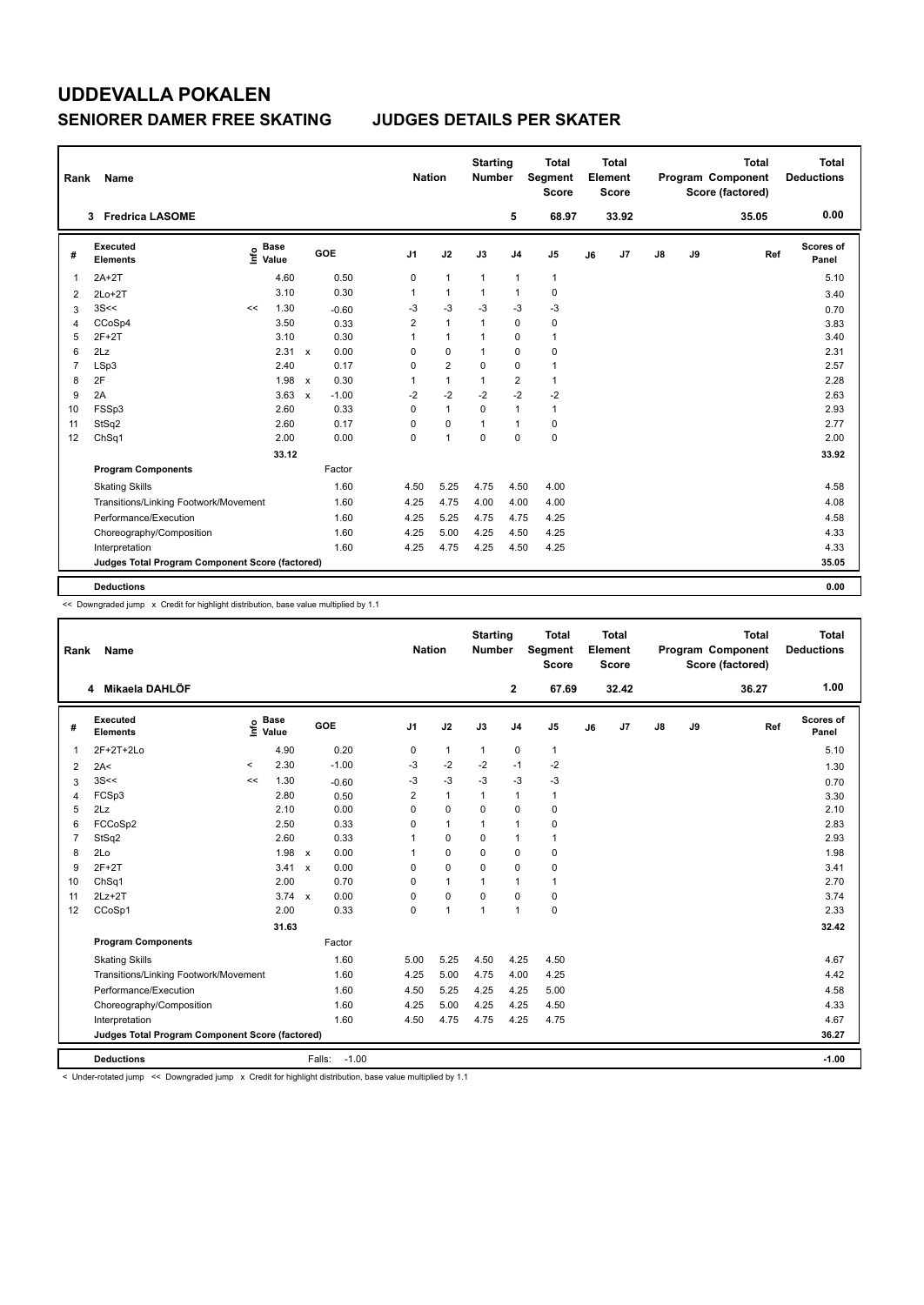| Rank           | Name                                            |                                  | <b>Nation</b> |                         | <b>Starting</b><br><b>Number</b> |                | <b>Total</b><br>Segment<br><b>Score</b> |                         | Total<br>Element<br><b>Score</b> |    |       | <b>Total</b><br>Program Component<br>Score (factored) | Total<br><b>Deductions</b> |       |                           |
|----------------|-------------------------------------------------|----------------------------------|---------------|-------------------------|----------------------------------|----------------|-----------------------------------------|-------------------------|----------------------------------|----|-------|-------------------------------------------------------|----------------------------|-------|---------------------------|
|                | <b>Johanna WICK</b><br>5.                       |                                  |               |                         |                                  |                |                                         | 8                       | 65.43                            |    | 27.10 |                                                       |                            | 39.33 | 1.00                      |
| #              | Executed<br><b>Elements</b>                     | <b>Base</b><br>١nf٥<br>Value     |               | GOE                     | J <sub>1</sub>                   | J2             | J3                                      | J <sub>4</sub>          | J5                               | J6 | J7    | $\mathsf{J}8$                                         | J9                         | Ref   | <b>Scores of</b><br>Panel |
| 1              | 2A<                                             | 2.30<br>$\overline{\phantom{0}}$ |               | $-1.33$                 | $-3$                             | $-3$           | $-3$                                    | $-2$                    | $-2$                             |    |       |                                                       |                            |       | 0.97                      |
| $\overline{2}$ | 2A<<                                            | 1.10<br><<                       |               | $-0.60$                 | $-3$                             | $-3$           | $-3$                                    | $-3$                    | $-3$                             |    |       |                                                       |                            |       | 0.50                      |
| 3              | $2Lz+1Lo$                                       | 2.60                             |               | 0.00                    | 0                                | $\mathbf 0$    | $\mathbf 0$                             | $\mathbf 0$             | $\pmb{0}$                        |    |       |                                                       |                            |       | 2.60                      |
| 4              | CCoSp4                                          | 3.50                             |               | 0.83                    | 0                                | $\overline{2}$ | $\mathbf{1}$                            | $\overline{2}$          | $\overline{2}$                   |    |       |                                                       |                            |       | 4.33                      |
| 5              | 1F                                              | 0.50                             |               | $-0.03$                 | $-2$                             | $\mathbf 0$    | $-1$                                    | $\pmb{0}$               | $\pmb{0}$                        |    |       |                                                       |                            |       | 0.47                      |
| 6              | 1S                                              | 0.40                             |               | 0.00                    | $-1$                             | $\mathbf 0$    | $\mathbf 0$                             | $\mathbf 0$             | $\mathbf 0$                      |    |       |                                                       |                            |       | 0.40                      |
| $\overline{7}$ | $2Lz+1T$                                        | 2.75                             |               | $-0.10$<br>$\mathsf{x}$ | $-1$                             | 0              | $\Omega$                                | 0                       | $-1$                             |    |       |                                                       |                            |       | 2.65                      |
| 8              | FSSp3                                           | 2.60                             |               | 0.50                    | 0                                | $\mathbf{1}$   | 1                                       | $\mathbf 1$             | $\overline{2}$                   |    |       |                                                       |                            |       | 3.10                      |
| 9              | 2F                                              | 1.98                             |               | 0.00<br>$\mathsf{x}$    | 0                                | $\mathbf{1}$   | $\Omega$                                | $\mathbf 0$             | $\mathbf 0$                      |    |       |                                                       |                            |       | 1.98                      |
| 10             | StSq3                                           | 3.30                             |               | 0.67                    | $-1$                             | $\mathbf{1}$   | 1                                       | $\overline{\mathbf{c}}$ | $\overline{2}$                   |    |       |                                                       |                            |       | 3.97                      |
| 11             | ChSq1                                           | 2.00                             |               | 0.93                    | $-1$                             | $\mathbf{1}$   | 1                                       | $\overline{2}$          | $\overline{2}$                   |    |       |                                                       |                            |       | 2.93                      |
| 12             | LSp4                                            | 2.70                             |               | 0.50                    | 1                                | $\mathbf{1}$   | 2                                       | $\overline{1}$          | $\mathbf{1}$                     |    |       |                                                       |                            |       | 3.20                      |
|                |                                                 | 25.73                            |               |                         |                                  |                |                                         |                         |                                  |    |       |                                                       |                            |       | 27.10                     |
|                | <b>Program Components</b>                       |                                  |               | Factor                  |                                  |                |                                         |                         |                                  |    |       |                                                       |                            |       |                           |
|                | <b>Skating Skills</b>                           |                                  |               | 1.60                    | 5.00                             | 5.50           | 5.00                                    | 5.25                    | 5.50                             |    |       |                                                       |                            |       | 5.25                      |
|                | Transitions/Linking Footwork/Movement           |                                  |               | 1.60                    | 4.25                             | 5.25           | 4.75                                    | 4.50                    | 5.50                             |    |       |                                                       |                            |       | 4.83                      |
|                | Performance/Execution                           |                                  |               | 1.60                    | 4.50                             | 4.75           | 4.50                                    | 5.00                    | 6.00                             |    |       |                                                       |                            |       | 4.75                      |
|                | Choreography/Composition                        |                                  |               | 1.60                    | 4.50                             | 5.25           | 4.75                                    | 4.75                    | 5.75                             |    |       |                                                       |                            |       | 4.92                      |
|                | Interpretation                                  |                                  |               | 1.60                    | 4.50                             | 5.00           | 4.75                                    | 4.75                    | 5.50                             |    |       |                                                       |                            |       | 4.83                      |
|                | Judges Total Program Component Score (factored) |                                  |               |                         |                                  |                |                                         |                         |                                  |    |       |                                                       |                            |       | 39.33                     |
|                | <b>Deductions</b>                               |                                  |               | $-1.00$<br>Falls:       |                                  |                |                                         |                         |                                  |    |       |                                                       |                            |       | $-1.00$                   |

< Under-rotated jump << Downgraded jump x Credit for highlight distribution, base value multiplied by 1.1

| Rank           | Name                                            |         |                      |              |                   | <b>Nation</b>  |              | <b>Starting</b><br>Number |                | <b>Total</b><br>Segment<br><b>Score</b> |    | Total<br>Element<br><b>Score</b> |    |    | <b>Total</b><br>Program Component<br>Score (factored) | <b>Total</b><br><b>Deductions</b> |
|----------------|-------------------------------------------------|---------|----------------------|--------------|-------------------|----------------|--------------|---------------------------|----------------|-----------------------------------------|----|----------------------------------|----|----|-------------------------------------------------------|-----------------------------------|
|                | Susanna FRYDÉN<br>6                             |         |                      |              |                   |                |              |                           | 3              | 65.28                                   |    | 33.35                            |    |    | 32.93                                                 | 1.00                              |
| #              | Executed<br><b>Elements</b>                     | lnfo    | <b>Base</b><br>Value |              | GOE               | J <sub>1</sub> | J2           | J3                        | J <sub>4</sub> | J <sub>5</sub>                          | J6 | J7                               | J8 | J9 | Ref                                                   | Scores of<br>Panel                |
| $\mathbf{1}$   | 3S<                                             | $\prec$ | 2.90                 |              | $-2.10$           | -3             | $-3$         | $-3$                      | $-3$           | -3                                      |    |                                  |    |    |                                                       | 0.80                              |
| 2              | 2A                                              |         | 3.30                 |              | 0.00              | 0              | 0            | 0                         | 0              | 0                                       |    |                                  |    |    |                                                       | 3.30                              |
| 3              | $2F+2T<$                                        | $\prec$ | 2.70                 |              | $-0.60$           | $-3$           | $-2$         | $-2$                      | $-2$           | $-2$                                    |    |                                  |    |    |                                                       | 2.10                              |
| 4              | FSSp4                                           |         | 3.00                 |              | $-0.20$           | $-1$           | $\mathbf 0$  | $-1$                      | $-1$           | $\mathbf 0$                             |    |                                  |    |    |                                                       | 2.80                              |
| 5              | $2F+2T$                                         |         | 3.10                 |              | 0.00              | 0              | $\mathbf 0$  | $\Omega$                  | $\mathbf 0$    | $\mathbf 0$                             |    |                                  |    |    |                                                       | 3.10                              |
| 6              | 2A                                              |         | 3.63                 | $\mathsf{x}$ | 0.00              | 0              | $\mathbf 0$  | $\mathbf 0$               | $\mathbf 0$    | $\pmb{0}$                               |    |                                  |    |    |                                                       | 3.63                              |
| $\overline{7}$ | StSq2                                           |         | 2.60                 |              | 0.17              | 0              | $\mathbf{1}$ | $\Omega$                  | $\mathbf{1}$   | $\mathbf 0$                             |    |                                  |    |    |                                                       | 2.77                              |
| 8              | CSp3                                            |         | 2.30                 |              | 0.33              | 1              | $\mathbf{1}$ | $\Omega$                  | $\mathbf 0$    | $\mathbf{1}$                            |    |                                  |    |    |                                                       | 2.63                              |
| 9              | ChSq1                                           |         | 2.00                 |              | 0.00              | 0              | 0            | 0                         | $\mathbf 0$    | $\mathbf 0$                             |    |                                  |    |    |                                                       | 2.00                              |
| 10             | 2Lo                                             |         | 1.98                 | $\mathsf{x}$ | 0.00              | 0              | $\mathbf 0$  | $\Omega$                  | $\mathbf 0$    | $\mathbf 0$                             |    |                                  |    |    |                                                       | 1.98                              |
| 11             | 2F+2T+2T                                        |         | 4.84 x               |              | 0.00              | 0              | $\mathbf 0$  | $\mathbf 0$               | $\mathbf 0$    | $-1$                                    |    |                                  |    |    |                                                       | 4.84                              |
| 12             | CCoSp4                                          |         | 3.50                 |              | $-0.10$           | 0              | $\mathbf 0$  | $\Omega$                  | $-1$           | $-1$                                    |    |                                  |    |    |                                                       | 3.40                              |
|                |                                                 |         | 35.85                |              |                   |                |              |                           |                |                                         |    |                                  |    |    |                                                       | 33.35                             |
|                | <b>Program Components</b>                       |         |                      |              | Factor            |                |              |                           |                |                                         |    |                                  |    |    |                                                       |                                   |
|                | <b>Skating Skills</b>                           |         |                      |              | 1.60              | 4.50           | 4.50         | 4.25                      | 4.00           | 4.25                                    |    |                                  |    |    |                                                       | 4.33                              |
|                | Transitions/Linking Footwork/Movement           |         |                      |              | 1.60              | 3.75           | 4.50         | 3.75                      | 3.75           | 4.00                                    |    |                                  |    |    |                                                       | 3.83                              |
|                | Performance/Execution                           |         |                      |              | 1.60              | 4.25           | 4.75         | 4.25                      | 4.00           | 4.50                                    |    |                                  |    |    |                                                       | 4.33                              |
|                | Choreography/Composition                        |         |                      |              | 1.60              | 4.00           | 4.50         | 4.00                      | 4.00           | 4.50                                    |    |                                  |    |    |                                                       | 4.17                              |
|                | Interpretation                                  |         |                      |              | 1.60              | 3.75           | 4.75         | 3.75                      | 3.75           | 4.25                                    |    |                                  |    |    |                                                       | 3.92                              |
|                | Judges Total Program Component Score (factored) |         |                      |              |                   |                |              |                           |                |                                         |    |                                  |    |    |                                                       | 32.93                             |
|                | <b>Deductions</b>                               |         |                      |              | $-1.00$<br>Falls: |                |              |                           |                |                                         |    |                                  |    |    |                                                       | $-1.00$                           |

< Under-rotated jump x Credit for highlight distribution, base value multiplied by 1.1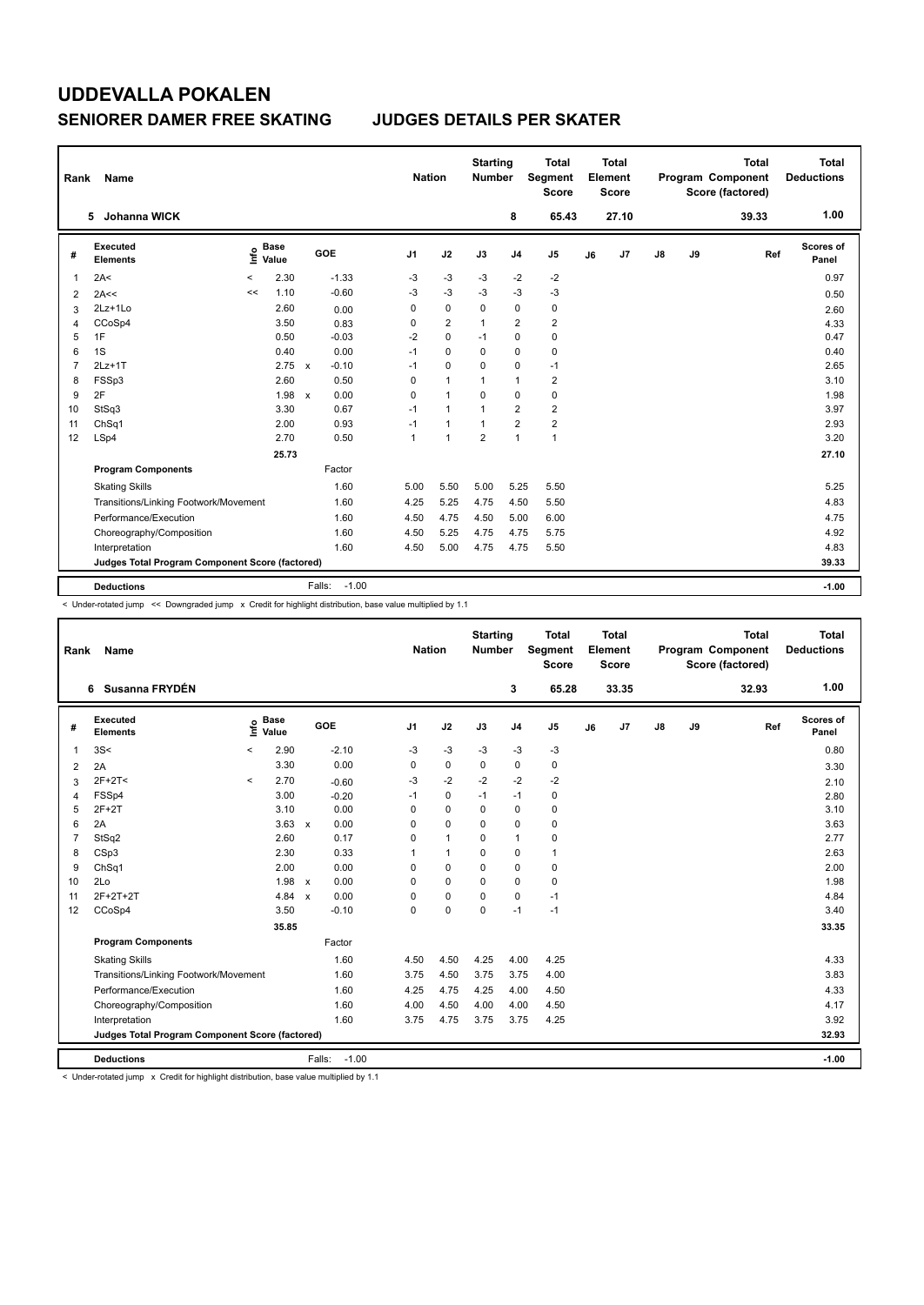| Rank           | Name                                            |   |                                  | <b>Nation</b> |                   | <b>Starting</b><br><b>Number</b> | <b>Total</b><br>Segment<br><b>Score</b> |              | <b>Total</b><br>Element<br><b>Score</b> |             |    | <b>Total</b><br>Program Component<br>Score (factored) | <b>Total</b><br><b>Deductions</b> |    |       |                    |
|----------------|-------------------------------------------------|---|----------------------------------|---------------|-------------------|----------------------------------|-----------------------------------------|--------------|-----------------------------------------|-------------|----|-------------------------------------------------------|-----------------------------------|----|-------|--------------------|
|                | 7 Cecilia FRYDÉN                                |   |                                  |               |                   |                                  |                                         |              | 4                                       | 60.49       |    | 27.09                                                 |                                   |    | 34.40 | 1.00               |
| #              | <b>Executed</b><br><b>Elements</b>              |   | <b>Base</b><br>e Base<br>⊆ Value |               | GOE               | J <sub>1</sub>                   | J2                                      | J3           | J <sub>4</sub>                          | J5          | J6 | J7                                                    | $\mathsf{J}8$                     | J9 | Ref   | Scores of<br>Panel |
| 1              | 2A                                              |   | 3.30                             |               | $-0.50$           | $-1$                             | $-1$                                    | $-1$         | $-1$                                    | 0           |    |                                                       |                                   |    |       | 2.80               |
| 2              | 2Lo                                             |   | 1.80                             |               | 0.00              | 0                                | $\mathbf 0$                             | 0            | $\mathbf 0$                             | $\mathbf 0$ |    |                                                       |                                   |    |       | 1.80               |
| 3              | $2Lz + 2T$                                      |   | 3.40                             |               | 0.00              | 0                                | $\mathbf 0$                             | $\mathbf{1}$ | $\mathbf 0$                             | $\pmb{0}$   |    |                                                       |                                   |    |       | 3.40               |
| 4              | CCoSp1                                          |   | 2.00                             |               | 0.00              | 1                                | $\mathbf 0$                             | $\Omega$     | $\Omega$                                | $\pmb{0}$   |    |                                                       |                                   |    |       | 2.00               |
| 5              | 2Lz                                             |   | 2.10                             |               | $-0.30$           | $-2$                             | $-1$                                    | $-1$         | $-1$                                    | $-1$        |    |                                                       |                                   |    |       | 1.80               |
| 6              | StSq3                                           |   | 3.30                             |               | $-1.63$           | $-2$                             | $-3$                                    | $-2$         | $-2$                                    | -3          |    |                                                       |                                   |    |       | 1.67               |
| $\overline{7}$ | 2F                                              | e | 1.98                             | $\mathsf{x}$  | $-0.90$           | $-3$                             | $-3$                                    | $-3$         | $-3$                                    | $-3$        |    |                                                       |                                   |    |       | 1.08               |
| 8              | ChSq1                                           |   | 2.00                             |               | 0.00              | 1                                | $\mathbf 0$                             | 0            | $\mathbf 0$                             | $\pmb{0}$   |    |                                                       |                                   |    |       | 2.00               |
| 9              | $2Lo+2T$                                        |   | 3.41                             | $\mathsf{x}$  | 0.00              | 0                                | $\Omega$                                | $\Omega$     | $\Omega$                                | $\pmb{0}$   |    |                                                       |                                   |    |       | 3.41               |
| 10             | $2S+2T$                                         |   | 2.86                             | $\mathbf x$   | 0.00              | 0                                | $\Omega$                                | $\Omega$     | $\mathbf 0$                             | $-1$        |    |                                                       |                                   |    |       | 2.86               |
| 11             | FSSp1                                           |   | 2.00                             |               | $-0.30$           | $-1$                             | 0                                       | $-1$         | $-2$                                    | $-1$        |    |                                                       |                                   |    |       | 1.70               |
| 12             | LSp3                                            |   | 2.40                             |               | 0.17              | $\overline{2}$                   | $\mathbf{1}$                            | $\Omega$     | $\Omega$                                | 0           |    |                                                       |                                   |    |       | 2.57               |
|                |                                                 |   | 30.55                            |               |                   |                                  |                                         |              |                                         |             |    |                                                       |                                   |    |       | 27.09              |
|                | <b>Program Components</b>                       |   |                                  |               | Factor            |                                  |                                         |              |                                         |             |    |                                                       |                                   |    |       |                    |
|                | <b>Skating Skills</b>                           |   |                                  |               | 1.60              | 4.25                             | 4.75                                    | 4.50         | 4.25                                    | 4.50        |    |                                                       |                                   |    |       | 4.42               |
|                | Transitions/Linking Footwork/Movement           |   |                                  |               | 1.60              | 3.75                             | 4.50                                    | 4.25         | 3.75                                    | 4.25        |    |                                                       |                                   |    |       | 4.08               |
|                | Performance/Execution                           |   |                                  |               | 1.60              | 4.25                             | 4.50                                    | 4.50         | 4.00                                    | 4.50        |    |                                                       |                                   |    |       | 4.42               |
|                | Choreography/Composition                        |   |                                  |               | 1.60              | 4.00                             | 4.50                                    | 4.50         | 4.00                                    | 4.25        |    |                                                       |                                   |    |       | 4.25               |
|                | Interpretation                                  |   |                                  |               | 1.60              | 4.25                             | 4.75                                    | 4.25         | 4.00                                    | 4.50        |    |                                                       |                                   |    |       | 4.33               |
|                | Judges Total Program Component Score (factored) |   |                                  |               |                   |                                  |                                         |              |                                         |             |    |                                                       |                                   |    |       | 34.40              |
|                | <b>Deductions</b>                               |   |                                  |               | $-1.00$<br>Falls: |                                  |                                         |              |                                         |             |    |                                                       |                                   |    |       | $-1.00$            |

x Credit for highlight distribution, base value multiplied by 1.1 e Jump take off with wrong edge

| Rank           | Name                                            |                                  |                           |         |                | <b>Nation</b> |              | <b>Starting</b><br><b>Number</b> |                | <b>Total</b><br>Segment<br><b>Score</b> |    | <b>Total</b><br>Element<br><b>Score</b> |    |    | <b>Total</b><br>Program Component<br>Score (factored) | <b>Total</b><br><b>Deductions</b> |
|----------------|-------------------------------------------------|----------------------------------|---------------------------|---------|----------------|---------------|--------------|----------------------------------|----------------|-----------------------------------------|----|-----------------------------------------|----|----|-------------------------------------------------------|-----------------------------------|
|                | <b>Alexandra KISCH</b><br>8                     |                                  |                           |         |                |               |              |                                  | 1              | 47.22                                   |    | 19.49                                   |    |    | 27.73                                                 | 0.00                              |
| #              | Executed<br><b>Elements</b>                     | <b>Base</b><br>e Base<br>⊆ Value |                           | GOE     | J <sub>1</sub> |               | J2           | J3                               | J <sub>4</sub> | J <sub>5</sub>                          | J6 | J7                                      | J8 | J9 | Ref                                                   | Scores of<br>Panel                |
| 1              | $2T+2T$                                         | 2.60                             |                           | 0.00    | 0              |               | $\mathbf 0$  | $\mathbf 0$                      | $\mathbf 0$    | $\mathbf 0$                             |    |                                         |    |    |                                                       | 2.60                              |
| $\overline{2}$ | 1Lo                                             | 0.50                             |                           | 0.00    | 0              |               | $\mathbf 0$  | 0                                | 0              | $\mathbf 0$                             |    |                                         |    |    |                                                       | 0.50                              |
| 3              | 1T                                              | 0.40                             |                           | $-0.03$ | $-1$           |               | 0            | $-1$                             | 0              | 0                                       |    |                                         |    |    |                                                       | 0.37                              |
| $\overline{4}$ | CCoSp3                                          | 3.00                             |                           | 0.33    | 1              |               | $\mathbf{1}$ | $\mathbf{1}$                     | $\Omega$       | $\mathbf 0$                             |    |                                         |    |    |                                                       | 3.33                              |
| 5              | 1Lo                                             | 0.50                             |                           | 0.00    | 0              |               | $\mathbf 0$  | $\Omega$                         | 0              | $\pmb{0}$                               |    |                                         |    |    |                                                       | 0.50                              |
| 6              | FCSp2                                           | 2.30                             |                           | 0.00    | 0              |               | 0            | 0                                | 0              | $-1$                                    |    |                                         |    |    |                                                       | 2.30                              |
| $\overline{7}$ | 1S                                              | 0.44                             | $\mathsf{x}$              | $-0.07$ | $-1$           |               | 0            | $-1$                             | 0              | $-1$                                    |    |                                         |    |    |                                                       | 0.37                              |
| 8              | 1A                                              | 1.21                             | $\boldsymbol{\mathsf{x}}$ | $-0.07$ | $-1$           |               | 0            | $\mathbf 0$                      | $-1$           | 0                                       |    |                                         |    |    |                                                       | 1.14                              |
| 9              | StSq2                                           | 2.60                             |                           | 0.00    | 0              |               | 0            | $\mathbf{1}$                     | $\mathbf 0$    | $-1$                                    |    |                                         |    |    |                                                       | 2.60                              |
| 10             | 1A                                              | 1.21                             | $\mathbf{x}$              | 0.00    | 0              |               | 0            | $\Omega$                         | 0              | $\mathbf 0$                             |    |                                         |    |    |                                                       | 1.21                              |
| 11             | ChSq1                                           | 2.00                             |                           | 0.00    | 1              |               | 0            | 0                                | 0              | $-1$                                    |    |                                         |    |    |                                                       | 2.00                              |
| 12             | LSp3                                            | 2.40                             |                           | 0.17    | 0              |               | 1            | $\mathbf{1}$                     | $\Omega$       | $\mathbf 0$                             |    |                                         |    |    |                                                       | 2.57                              |
|                |                                                 | 19.16                            |                           |         |                |               |              |                                  |                |                                         |    |                                         |    |    |                                                       | 19.49                             |
|                | <b>Program Components</b>                       |                                  |                           | Factor  |                |               |              |                                  |                |                                         |    |                                         |    |    |                                                       |                                   |
|                | <b>Skating Skills</b>                           |                                  |                           | 1.60    | 3.00           |               | 4.00         | 3.50                             | 3.75           | 3.25                                    |    |                                         |    |    |                                                       | 3.50                              |
|                | Transitions/Linking Footwork/Movement           |                                  |                           | 1.60    | 2.50           |               | 3.50         | 3.25                             | 3.50           | 3.25                                    |    |                                         |    |    |                                                       | 3.33                              |
|                | Performance/Execution                           |                                  |                           | 1.60    | 3.75           |               | 3.75         | 3.75                             | 3.50           | 3.50                                    |    |                                         |    |    |                                                       | 3.67                              |
|                | Choreography/Composition                        |                                  |                           | 1.60    | 3.00           |               | 3.75         | 3.25                             | 3.50           | 3.25                                    |    |                                         |    |    |                                                       | 3.33                              |
|                | Interpretation                                  |                                  |                           | 1.60    | 3.50           |               | 4.00         | 3.50                             | 3.25           | 3.50                                    |    |                                         |    |    |                                                       | 3.50                              |
|                | Judges Total Program Component Score (factored) |                                  |                           |         |                |               |              |                                  |                |                                         |    |                                         |    |    |                                                       | 27.73                             |
|                | <b>Deductions</b>                               |                                  |                           |         |                |               |              |                                  |                |                                         |    |                                         |    |    |                                                       | 0.00                              |

x Credit for highlight distribution, base value multiplied by 1.1